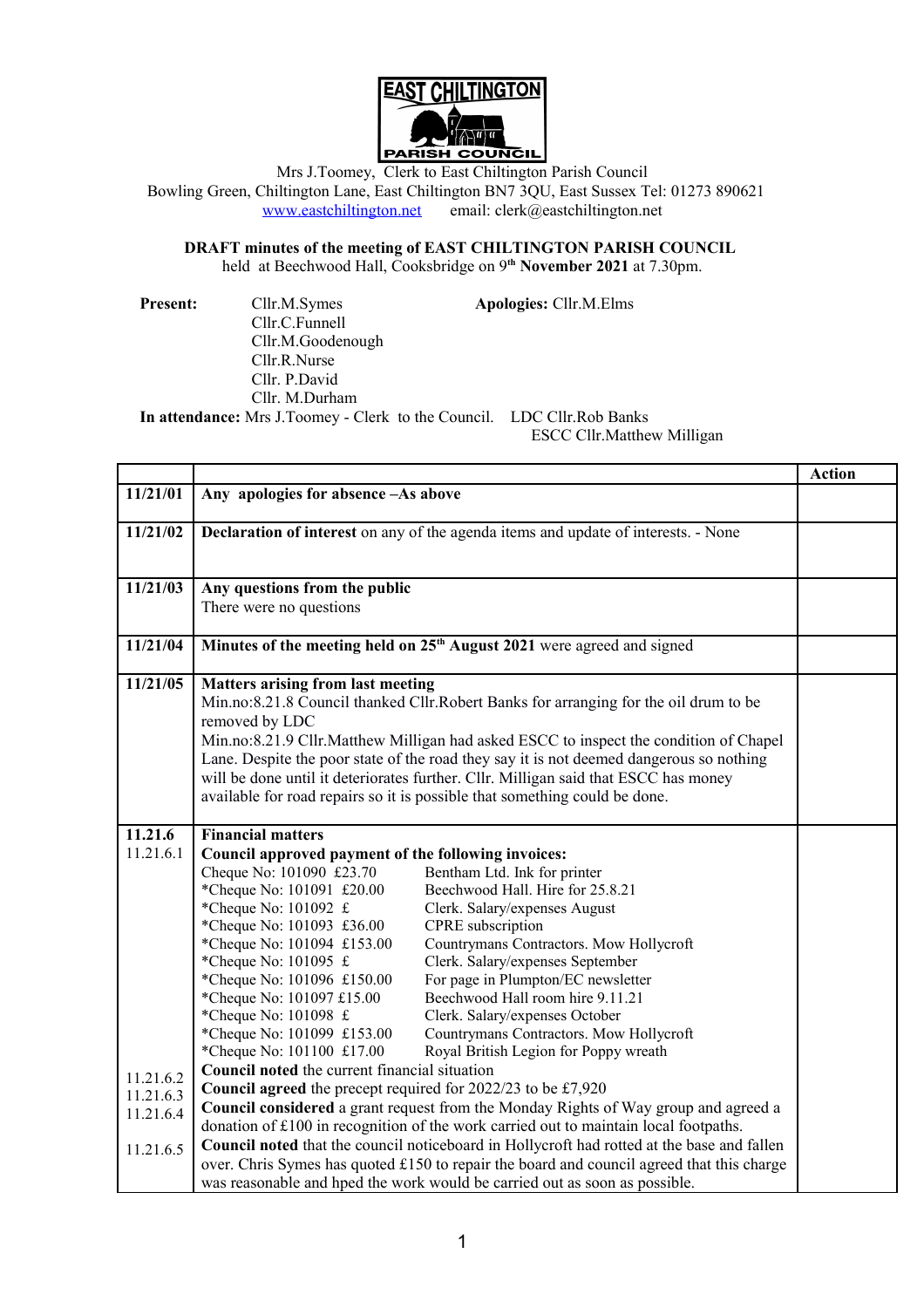| 11.21.7   | <b>Planning matters:</b><br>Council noted and discussed current applications                                                                                                                                                                                                                                                                                                                                                                                                                                                                                                                                                                                                                                                                                                                                                                                                                                                                                                                                                                                                                                                                                                                                                                                                                                  |                         |  |  |
|-----------|---------------------------------------------------------------------------------------------------------------------------------------------------------------------------------------------------------------------------------------------------------------------------------------------------------------------------------------------------------------------------------------------------------------------------------------------------------------------------------------------------------------------------------------------------------------------------------------------------------------------------------------------------------------------------------------------------------------------------------------------------------------------------------------------------------------------------------------------------------------------------------------------------------------------------------------------------------------------------------------------------------------------------------------------------------------------------------------------------------------------------------------------------------------------------------------------------------------------------------------------------------------------------------------------------------------|-------------------------|--|--|
| 11.21.7.1 | LW/21/0586 Land opposite junction of Mill Lane and Gradwell end.<br>Advertisement Consent Application - 2 X Non-illuminated marketing banner signs<br>to be displayed or a limited time period of 9 months or less – council had objected<br>as these signs had already been in place for 18 months but LDC has granted the<br>application.                                                                                                                                                                                                                                                                                                                                                                                                                                                                                                                                                                                                                                                                                                                                                                                                                                                                                                                                                                   |                         |  |  |
| 11.21.7.2 | Council noted any decisions by LDC:                                                                                                                                                                                                                                                                                                                                                                                                                                                                                                                                                                                                                                                                                                                                                                                                                                                                                                                                                                                                                                                                                                                                                                                                                                                                           |                         |  |  |
|           | LW/21/0001 Mount Pleasant Highbridge Lane East Chiltington: Conversion and<br>extension of redundant forge to dwelling house and demolition of redundant<br>outbuildings – granted                                                                                                                                                                                                                                                                                                                                                                                                                                                                                                                                                                                                                                                                                                                                                                                                                                                                                                                                                                                                                                                                                                                            |                         |  |  |
| 11.21.7.3 | To Note: Agricultural Prior Notification Building SDNP/21/03470/APNB The<br>Whitehouse, Novington Lane - Creation of a new agricultural building 30.48m by<br>15.25 and 7.3m in height to be used for the storage of straw and agricultural machinery                                                                                                                                                                                                                                                                                                                                                                                                                                                                                                                                                                                                                                                                                                                                                                                                                                                                                                                                                                                                                                                         |                         |  |  |
|           | LW/21/0262 Land Adjacent Nolands Farm, Station Road, Plumpton Green: Outline<br>application for the demolition of 2 No. existing dwellings and outbuildings and the<br>erection of up to 89 No. residential dwellings, including 40% affordable housing,<br>village business hub, provision of pedestrian and vehicular access, open space,<br>associated infrastructure and landscaping at Nolands Farm, Plumpton Green, all<br>matters reserved except access- still awaiting a decision. Cllr. Banks expects this<br>application to be discussed by the LDC committee in December.                                                                                                                                                                                                                                                                                                                                                                                                                                                                                                                                                                                                                                                                                                                         |                         |  |  |
|           | Council discussed any update on sites EC2 and EC11<br>Cllr.Nurse asked if the press reports around government changes to their planning<br>policy will have any affect on the number of houses Lewes District are having to plan<br>for. MP Maria Caulfield says the numbers are not a target but government planning<br>inspectors will still be looking to see if Lewes District can accommodate the increased<br>numbers as produced by the 'standard method'. Cllr.Milligan said Michael Gove is not<br>likely to make any decisions this year. Cllr. Banks thought that LDC may need to put<br>out another call for sites that could be used for housing. Chair pointed out that housing<br>recently built in Uckfield has not sold, possible because of flooding issues. Council<br>discussed two applications for housing in Wivelsfield totalling nearly 150 properties.<br>Council agreed with Wivelsfield parish council that these sites were not included in the<br>Wivelsfield neighbourhood plan and that they will be car dependant as Wivelsfield has<br>few services or employment opportunities. ECPC will object to both applications.                                                                                                                                                     | Clerk and<br>all cllrs. |  |  |
| 11.21.8   | Council considered councillor reports:                                                                                                                                                                                                                                                                                                                                                                                                                                                                                                                                                                                                                                                                                                                                                                                                                                                                                                                                                                                                                                                                                                                                                                                                                                                                        |                         |  |  |
|           | <b>Finance &amp; Staffing:</b> Cllr.David – had gone through the budget for $2022/23$ and had<br>nothing more to report<br>Communications/website: Cllr.Goodenough - will give a further report in January<br>Magazine: Cllr.Funnell will report on todays meeting.<br><b>Environment/Litter pick:</b> Cllr.Nurse – nothing to report but Cllr. Banks had reported<br>rubbish left in the Ferrings and on the B2116 which has been cleared.<br><b>Community events/:</b> Cllr. Elms was unavailable. Chair wanted plans for the Jubilee<br>2022 to be an agenda item for January. The Beacon will be lit with Hamsey PC, the parish<br>party will be in June and there could be a jubilee tree planting. Plumpton are producing a<br>Jubilee photo album and need historical photos from around the parish.<br>Highways, Verges: reported through the clerk to ESCC Cllr. Milligan<br>Chair will attend an SLR meeting on 11 <sup>th</sup> to raise issues around flooding at Kemps and at<br>the rail bridge in Novington Lane.<br>There is no councillor responsible for rights of way and two problems have been reported<br>to the clerk. EC15 from Novington Lane to Highbridge Lane is impassible due to crop<br>grown as cover for a pheasant shoot. Clerk will meet with ESCC RoW officer to discuss. | Clerk                   |  |  |